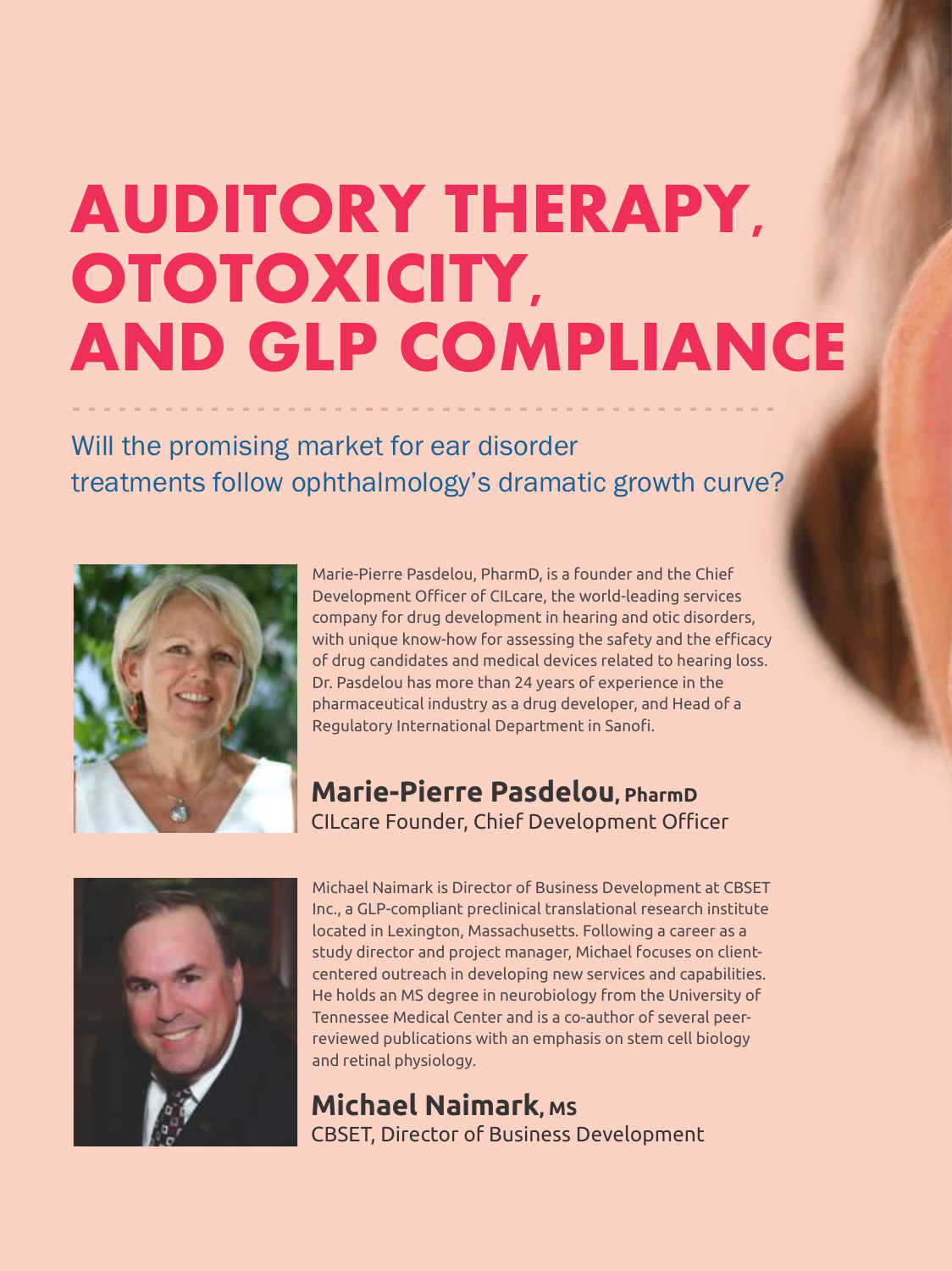The numbers are daunting – 15% of the global population suffers from hearing loss, including a significant number of children, teenagers, and the elderly. Hearing loss presents a growing public health problem, due to ageing and an urban way of life that features excessive noise exposure.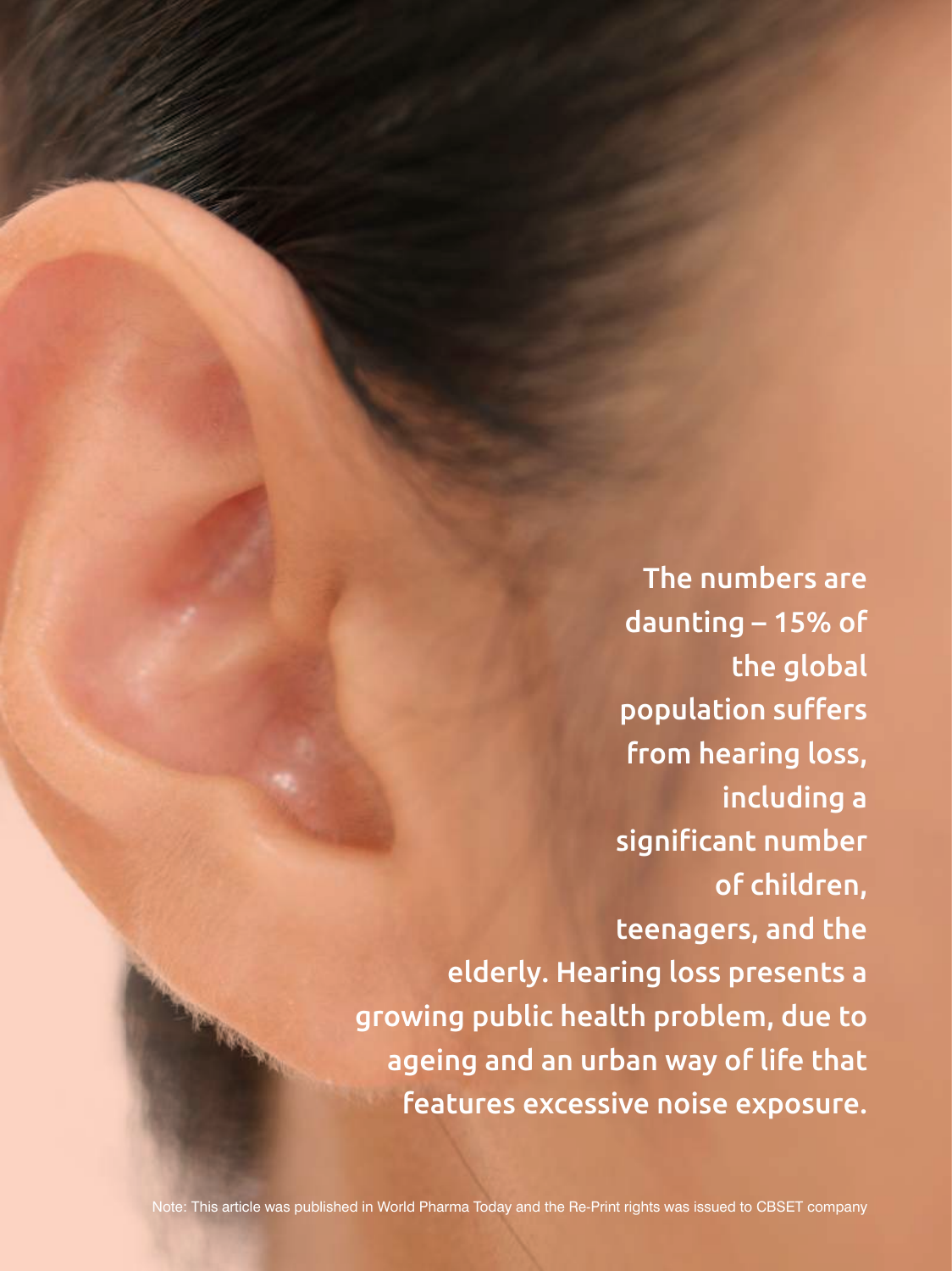In addition to reducing quality-of-life and employment prospects, hearing loss poses a safety concern for those afflicted and is strongly linked to cognitive decline in the elderly. Hearing loss, which is often associated with tinnitus, may result from genetic causes, complications at birth, certain infectious diseases, chronic ear infections, use of particular drugs, exposure to excessive noise, and ageing. Hearing loss can also be induced by several classes of therapeutic compounds that are toxic to the cellular apparatus of hearing, an adverse side effect known as ototoxicity. Notably, they include aminoglycoside antibiotics (e.g. gentamycin) and certain chemotherapeutic agents (e.g. cisplatin). Development of novel drugs should include auditory safety assessments, while greater efforts are needed to prevent some of the serious auditory side effects caused by existing treatments.

Hearing research and development aims to prevent hearing loss, halt its progression, or reverse deficits through a range of approaches. Unfortunately progress to date has been limited and the FDA has yet to recognize any efficacious therapy for these indications. However, advances in this area including regenerative medicine coupled with novel drug delivery approaches give hope for the emergence of truly protective and restorative therapies in the near future. This article provides a brief overview of this emerging field and highlights key regulatory guidance and recommendations for preclinical assessment.

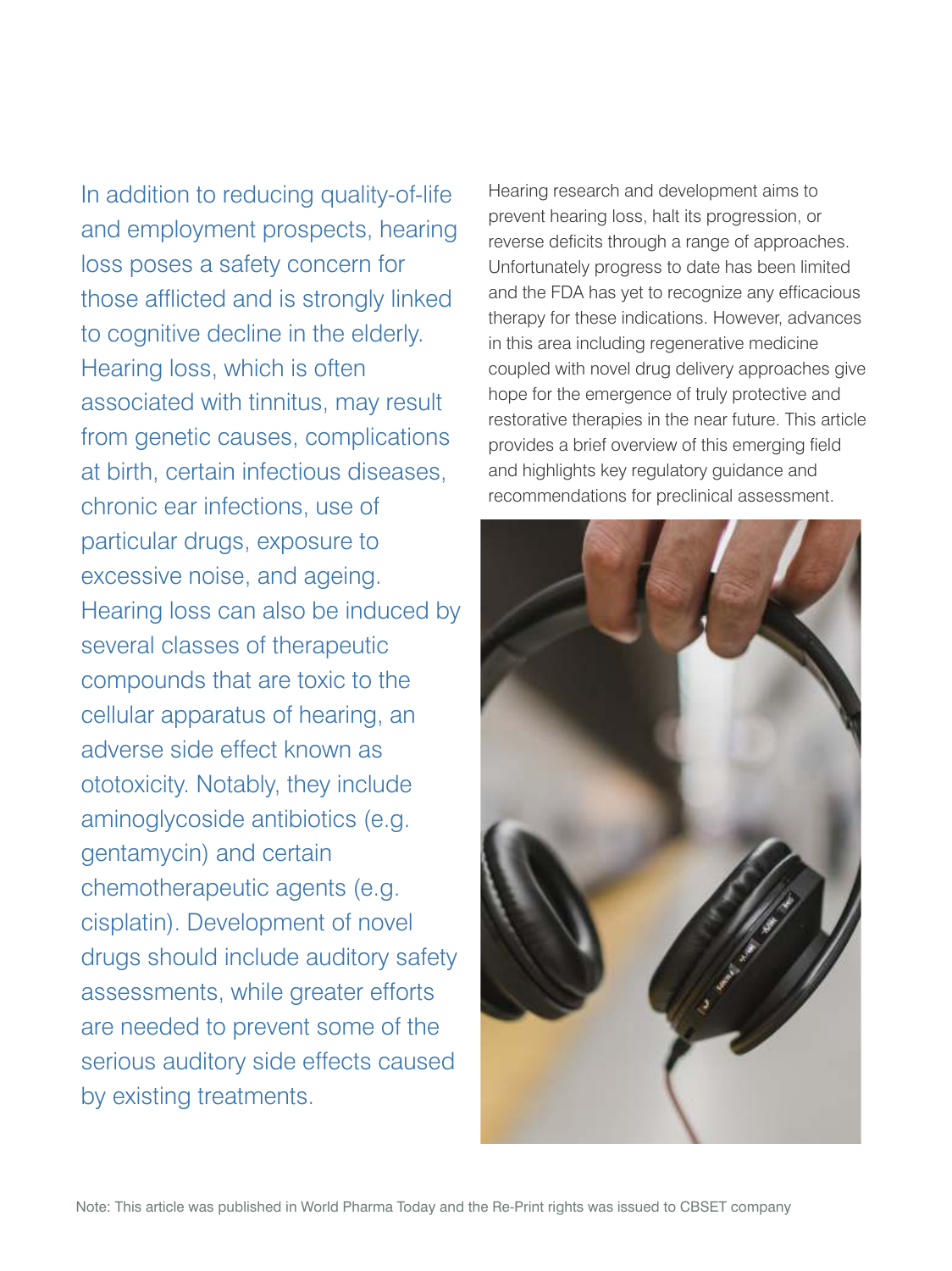# **Therapeutic** approaches

Historically, the primary therapy to address auditory deficits has been the use of medical devices such as hearing aids and cochlear implants. Although these devices may improve the lives of patients, they are relatively costly, sometimes inefficient in noisy environments, and do not treat the cause. More recently, there has been increased interest in pharmaceutical therapeutic targets in the auditory field, potentially expanding the market for auditory indications and allowing new entrants into this underserved clinical space. The field of audiology has long suffered from a

lack of breakthroughs in disease biology and drug delivery techniques, as was the case for ophthalmology until relatively recently. Ophthalmology's growth trajectory over the last few years has resulted in a multi-billion dollar ophthalmic drug market; the market for pharmaceutical treatments for ear disorders could easily follow the same path.

Many forms of hearing loss are mediated by the death of hair cells and the subsequent loss of synapses connecting hair cells to auditory nerve fibers in the inner ear. The biological and molecular mechanisms involved in this sensory cell death are a topic of a great deal of recent research, spurring an increase in industry

investment in an effort to reach this large, almost entirely underserved market. Furthermore, molecular aspects of induced hearing pathology are recapitulated in other physiological pathways, presenting exciting opportunities for drug repurposing.

The techniques and methods used in audiology require state of the art technology and a broad and deep expertise in neurosciences and biology. Research laboratories serving this therapeutic area must be able to combine: sophisticated surgical approaches for specific otic administration, samplings of the perilymph, electrophysiology, histology, and specific expertise in analysis and interpretation.

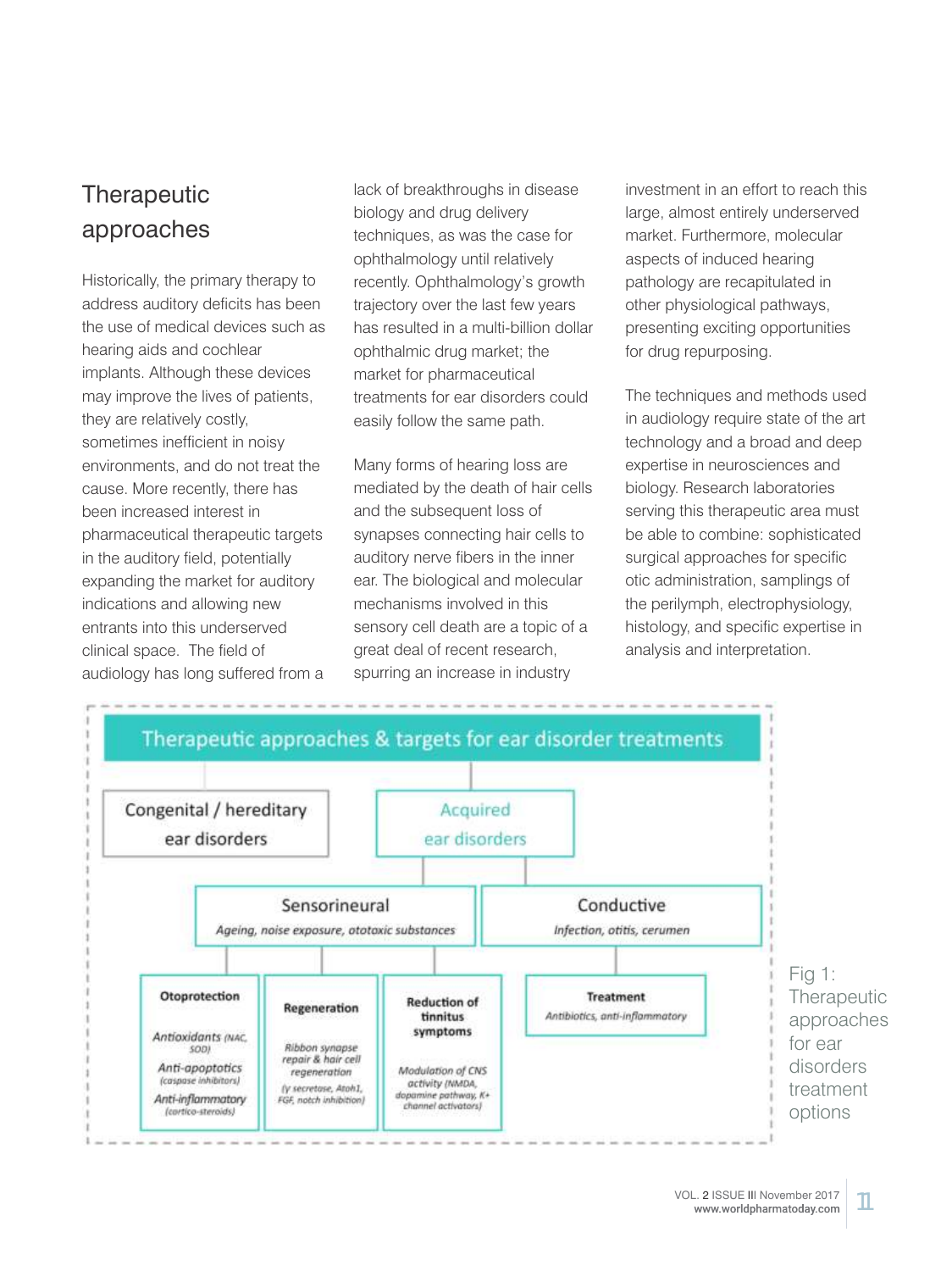### Regulatory guidance

As with any other therapeutic treatment, entry into the clinical phase is predicated on successfully navigating regulatory requirements for safety and efficacy in appropriate preclinical models. The non-clinical studies are intended to provide proof of a positive benefit/risk ratio prior to human administration. The benefit is based on efficacy studies, called primary pharmacodynamics or specific pharmacology. For risk evaluation, the design of nonclinical safety studies must conform to the exploratory clinical trials and the collected data should anticipate potential side effects in

humans. The risk is assessed in toxicology and safety pharmacology studies.

When compared with other targeted sensory indications, such as ophthalmology, the lack of regulatory specificity and historical data on assessments of auditory toxicity leave a small number of relevant sources as paramount in designing and performing a preclinical program.

The key questions for a safety package are:

1. What type of studies are required?

2. What are the endpoints for assessing auditory functions? To answer the first question, the main non-clinical guideline is: The M3(R2) Nonclinical Safety Studies for the Conduct of Human Clinical Trials and Marketing Authorization for Pharmaceuticals - Jan 2010 - ICH. This document defines the type and duration of non-clinical safety studies and their timing to support the conduct of human clinical trials and marketing authorization for pharmaceuticals. The design of the required study needs to be customized to provide the appropriate data for evaluation by regulatory agencies (see Fig. 2 as an example).



In vitro target/receptor

**Primary pharmacology** Appropriate characterization of primary pharmacology (mode of action and/or effects) in a pharmacodynamically relevant model should be available to support human dose selection.

**Safety pharmacology** Core battery

### Pharmacology **General toxicology** General toxicology **Genotoxicity**

Extended single dose toxicity studies in both the rodent and non-rodent by intended clinical route of administration with toxicokinetics, haematology, clinical chemistry, necropsy, and histopathology data. For this situation, the top dose should be MTD, MFD or limit dose.

Ames assay (or an alternative assay if Ames is inappropriate, for example, for an antibacterial product)

Fig 2: Recommended non-clinical studies to support a single dose clinical study at sub-therapeutic doses or into the anticipated therapeutic range (Reference: table 3 of M3(R2))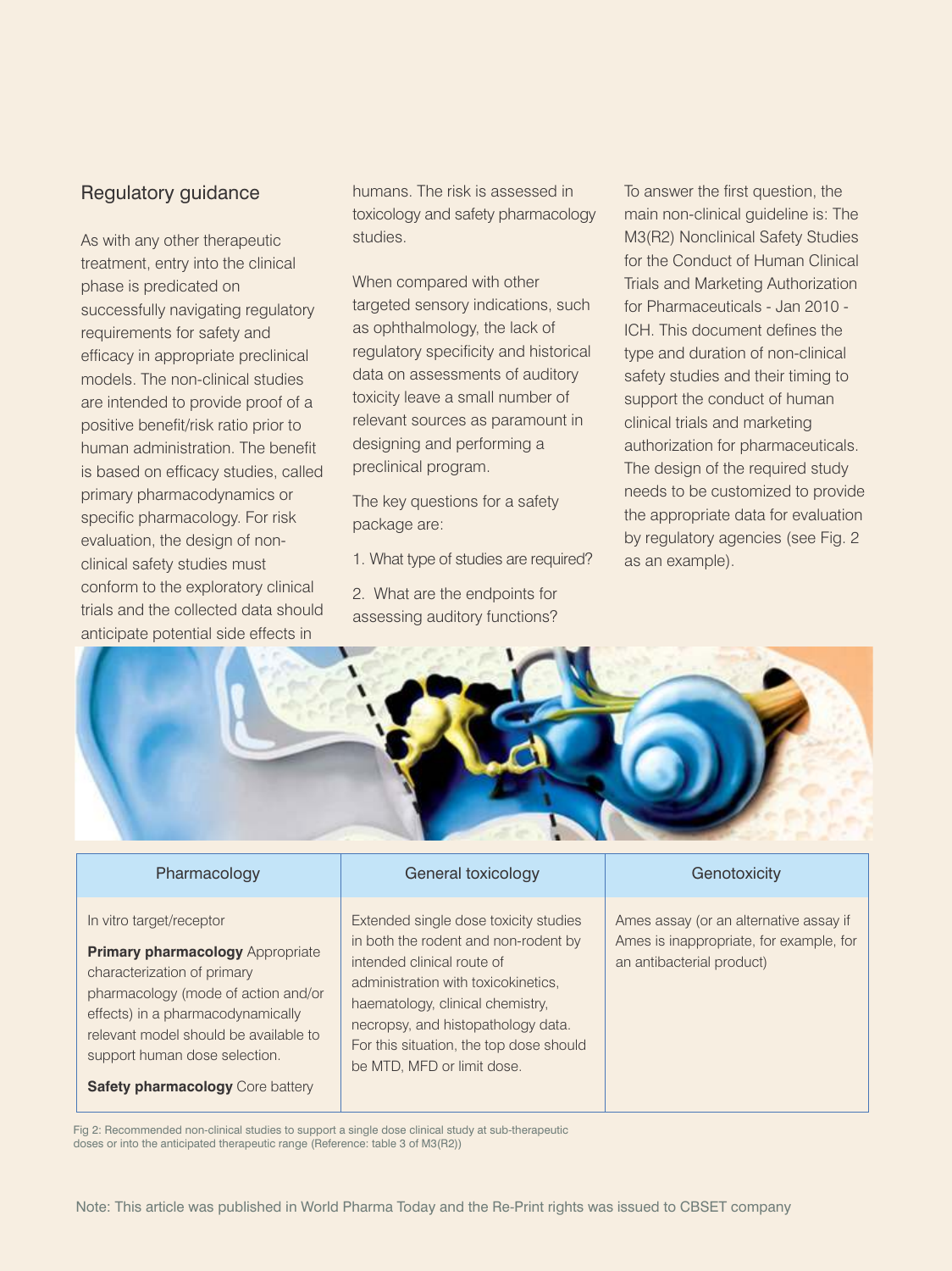In addition, for question 2, and for the otic route specifically, we can refer to the Non-clinical Safety Evaluation of Reformulated Drug Products and Products Intended for Administration by an Alternate Route. Oct 2015 – FDA. This guideline defines the main readouts for assessing the auditory function in toxicology studies by the otic route: the auditory brainstem response (ABR) and the cytocochleogram. "For drugs intended to reach the inner or middle ear, toxicity studies should also include the evaluation of the auditory brainstem response as well as the evaluation of microscopy of relevant otic tissues including a cytocochleogram."

### **Auditory Brainstem Response Cytocochleogram**

The ABR is an electrophysiological measurement recording the electrical activity of the auditory pathway, from the cochlea to the brain. Five waves are recorded and are reflected the response of each structures/endpoints of the auditory pathway. Different frequencies are tested, and for each, the threshold (the lowest stimulus level at which response peaks were clearly and reproducibly present) is detected between 0 and 90 dB.

The cytocochleogram is a histological procedure for counting hair cells and plotting hair cell loss.

Fig 3: Definition of the 2 main read-outs used for the assessment of auditory function in toxicology studies

The ABR measure is the most common test in nonclinical studies as well as clinical situations. The measure is objective, noninvasive and translational. Otoscopic macroscopic evaluations of the tympanic bulla (tympanic membrane and middle ear) provide additional information on outer and middle ear anatomy and pathology.

Preclinical development in the hearing field is as fascinating as it is complex. The quality and success of preclinical trials requires accurate and reproducible ABR measurements using state-ofthe-art equipment in acoustics and electrophysiology, as well as high throughput and excellent technical skills. Importantly, automatic detection of ABR thresholds eliminates the variability and subjectivity associated with visual estimation. In addition, a large range of historical data provides robustness to the model, which is essential for guaranteeing the validity of analysis results.

Cochlea extraction and mounting on slides requires outstanding dexterity and technical expertise. Sophisticated microscopy is necessary to deliver high-quality imaging for accurate quantification of hair cell density and distribution. State-of-the-art technology enables automatic counting, delivering significantly more accurate and consistent results in a costeffective manner.

The middle and inner ear contain particularly delicate and difficult to access structure, and as a result, otic route delivery requires a high level of expertise and surgical skill.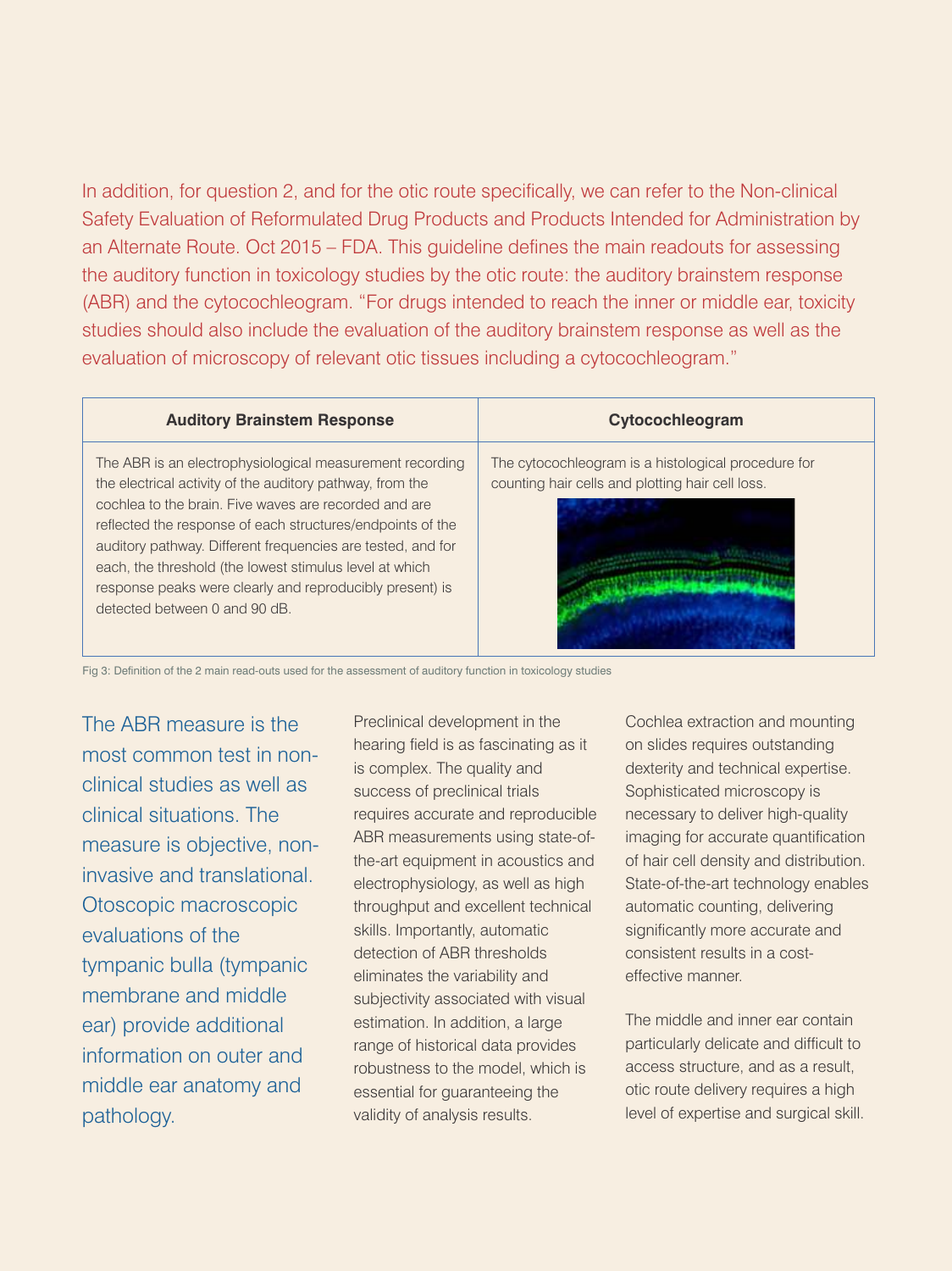Moreover, due to anatomical variability, administration and surgery procedures must be adapted to each species.

The decision tree for non-clinical auditory assessments is dictated by the target clinical indication, the type of molecules (NCE versus repurposing), and the route of administration (otic versus systemic) and is summarized below (Fig. 4). At early stages, the local tolerance study can be

confined to clinical signs, and macroscopic and microscopic examinations of the application site during general toxicology. Finally, systemic exposure data (ICH S3A, Ref. 7) in the species used for repeated-dose toxicity studies should be evaluated before initiating human clinical trials.

Later in the development, and specifically for the otic route, dermal irritation and delayed contact hypersensitivity must be evaluated due to the decreased thickness of the skin of the pinnae, as part of a toxicological assessment. Additionally, the ability of the test article to penetrate an intact tympanic membrane should be assessed, and the focal exposure to the middle and inner ear should be determined in models of both intact and fenestrated tympanic membranes.



Fig 4: Scope of toxicology studies package according to clinical indication